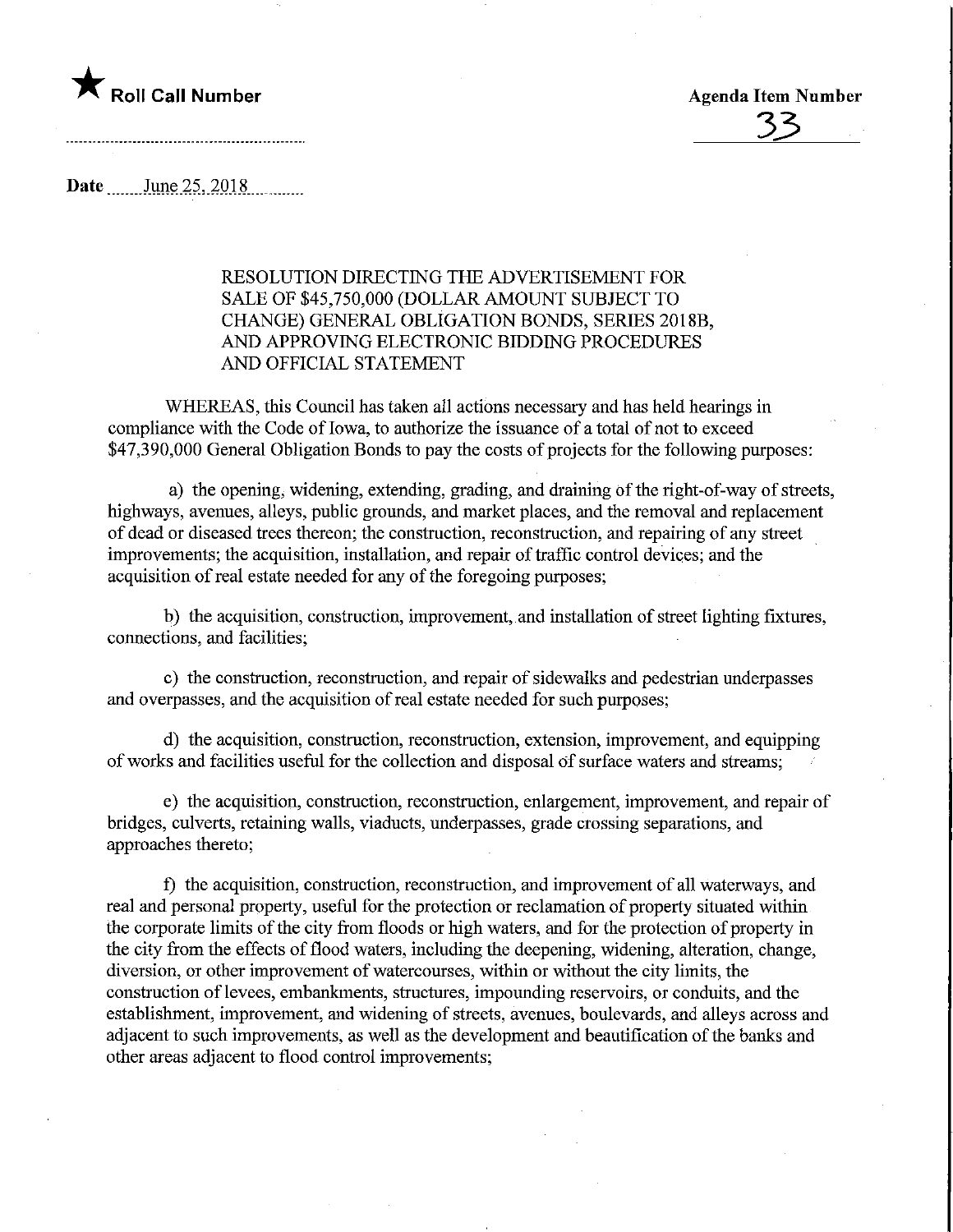# region and the Music Call Number and the Agenda Item Number

33

Date June 25, 2018

g) the equipping of the fire, police, sanitation, street, and civil defense departments;

h) the acquisition and improvement of real estate for cemeteries, and the construction, reconstruction, and repair of receiving vaults, mausoleums, and other cemetery facilities;

i) the rehabilitation and improvement of parks already owned, including the removal, replacement and planting of trees in the parks, and facilities, equipment, and improvements commonly found in city parks;

j) the acquisition, construction, reconstruction, improvement, repair, and equipping of waterworks, water mains, and extensions, and real and personal property, useful for providing potable water to residents of a city;

k) the acquisition, restoration, or demolition of abandoned, dilapidated, or dangerous buildings, structures or properties or the abatement of a nuisance;

1) the establishment or funding of programs to provide for or assist in providing for the acquisition, restoration, or demolition of housing, as part of a municipal housing project;

m) the acquisition of peace officer communication equipment and other emergency services communication equipment and systems;

n) aiding in the planning, undertaking, and carrying out of urban renewal projects under the authority of chapter 403, including rehabilitation of the Court Avenue Bridge over the Des Moines River, replacement of the Locust Street Bridge over the Des Moines River, Prmcipal Park stadium improvements, asphaltic paving restoration, downtown walkability improvements, Gray's Parkway improvements, streetscape improvements, skywalk improvements, and SE 7th Street reconstruction;

o) acquisition, construction, reconstruction, enlargement, improvement, and equipping of community center and sports complex improvements;

p) acquisition, construction, reconstruction, enlargement, improvement, and equipping the Annory building and other municipal, police and library building facilities;

q) equipping City Hall, police, fire, garage, library and other city facilities with upgraded information technology network equipment and information technology phone equipment;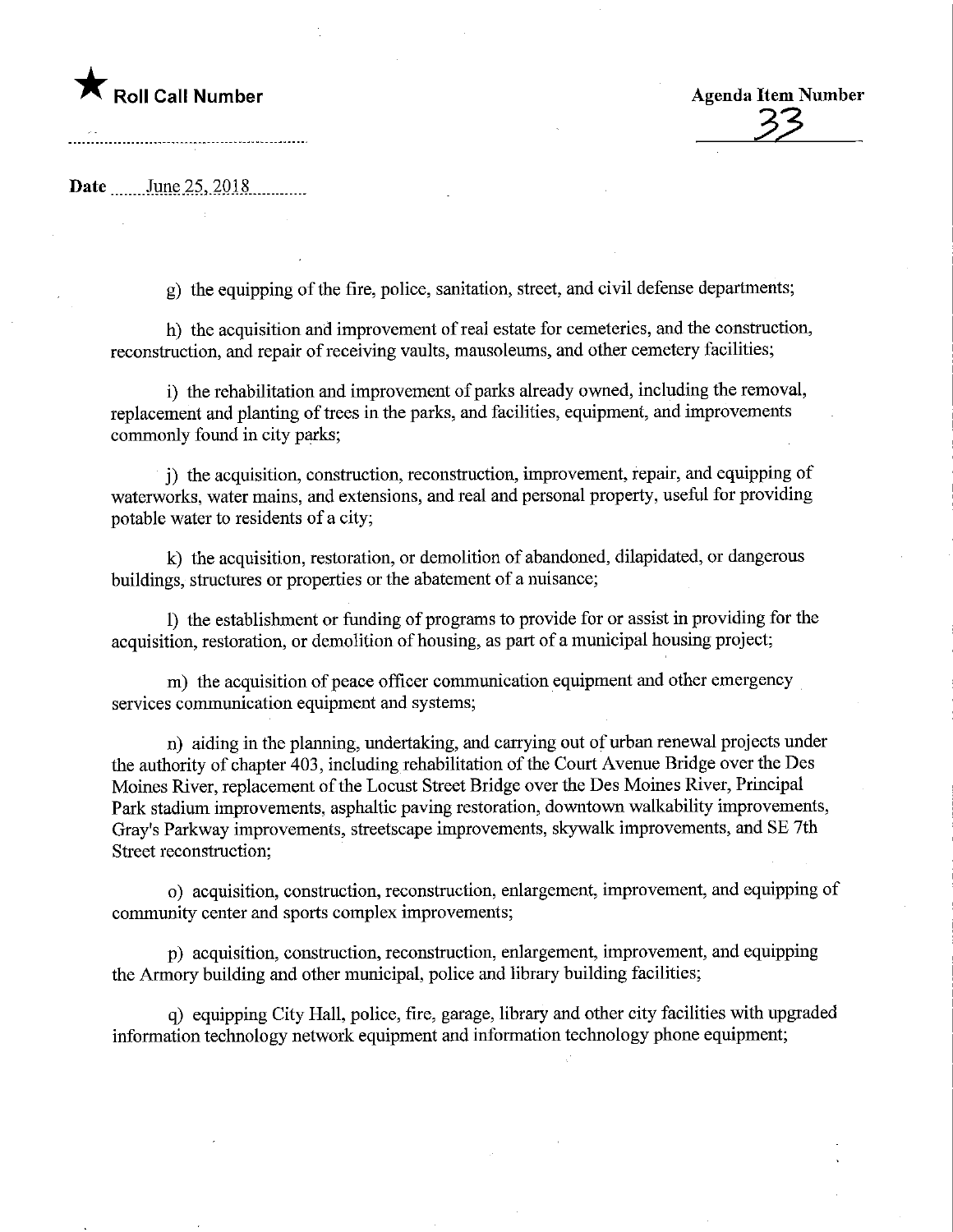

Date June 25, 2018

r) reconstruction, improvement, and equipping of City Hall, police, fire, garage, library, and other city facilities with HVAC, electrical and plumbing improvements, public works building improvements, municipal building re-roofing, energy conservation, fire building improvements and watershed park amenities;

s) acquisition, construction, reconstruction, enlargement, improvement, and equipping of sprayground improvements, and swimming pool and aquatic improvements;

t) acquisition and installation of permitting and licensing management software;

u) acquisition and installation of Information Technology improvements to serve city buildings and operations, including fiber optic improvements and help desk, enterprise, storage and wireless information technology projects;

v) acquisition of new and replacement media for city libraries; and

w) reconstruction, enlargement, improvement, and equipping of the northeast fire station.

WHEREAS, pursuant to Section 384.28 of the Code of Iowa, it is hereby found and determined that the various general obligation bonds authorized as hereinabove described shall be combined for the purpose of issuance in a single issue of \$45,750,000 (dollar amount subject to change) General Obligation Bonds as hereinafter set forth; and

WHEREAS, in conjunction with its Municipal Advisor, PFM Financial Advisors LLC, the City has caused a Preliminary Official Statement to be prepared outlining the details of the proposed sale of the Bonds; and

WHEREAS, the Council has received information from its Municipal Advisor evaluating and recommending the procedure hereinafter described for electronic internet bidding to maintam the integrity and security of the competitive bidding process and to facilitate the delivery of bids by interested parties; and

WHEREAS, the Council deems it in the best interests of the City and the residents thereof to receive bids to purchase such Bonds by means of both sealed and electronic internet communication.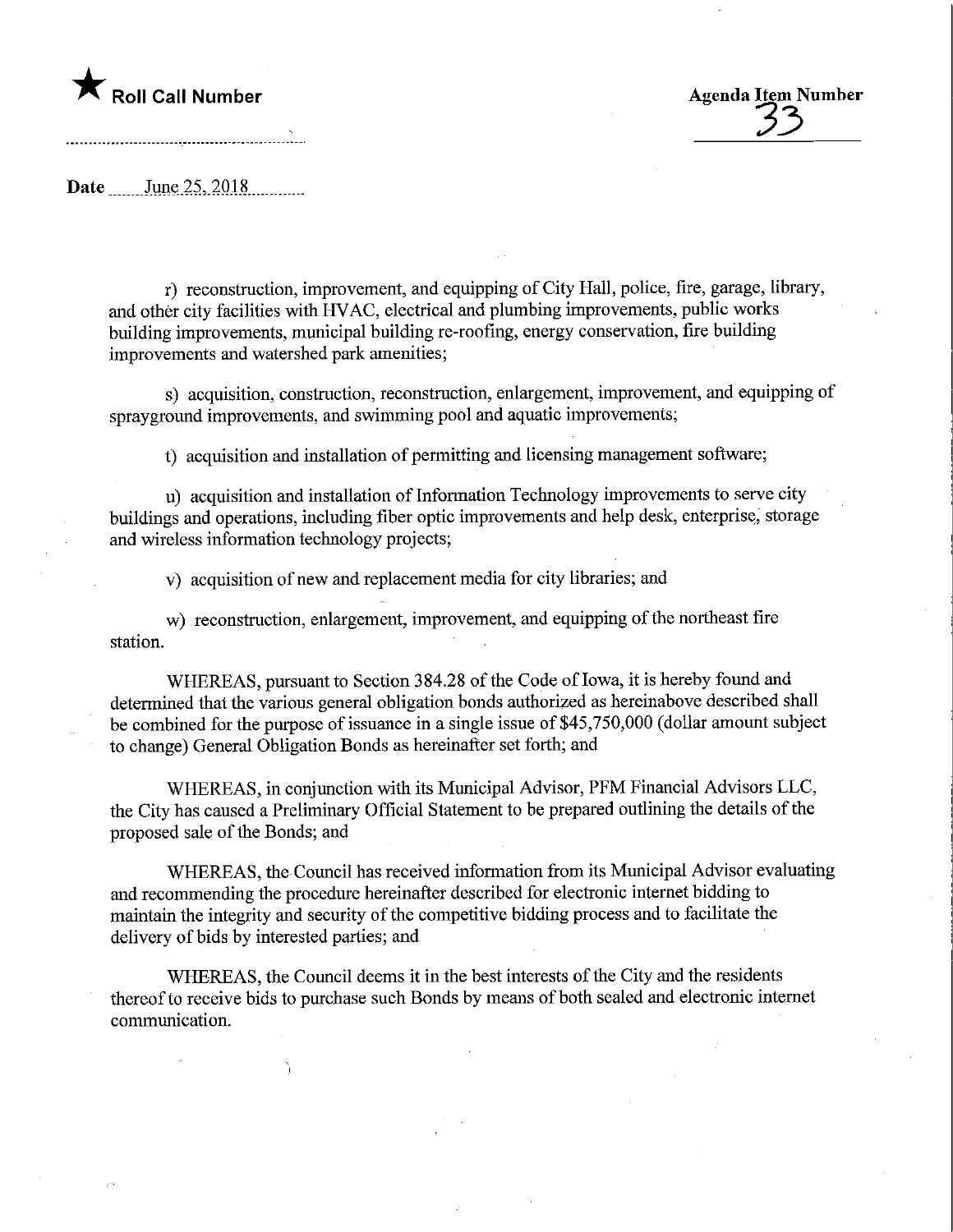

Date June 25, 2018

### NOW, THEREFORE, BE IT RESOLVED BY THE CITY COUNCIL OF THE CITY OF DES MOINES, STATE OF IOWA:

Section 1. That the receipt of electronic bids through the Parity Competitive Bidding System described in the Notice of Sale and Official are hereby found and determined to provide reasonable security and to maintain the integrity of the competitive bidding process, and to facilitate the delivery of bids by interested parties in connection with the offering at public sale.

Section 2. That General Obligation Bonds, Series 2018B, of City of Des Moines, State of Iowa, in the amount of \$45,750,000 (dollar amount subject to change), to be issued as referred to in the preamble of this Resolution, to be dated August 1, 2018, be offered for sale pursuant to the published advertisement.

Section 3. That the preliminary Official Statement in the form presented to this meeting be and the same hereby is approved as to form and deemed final for purposes of Rule 15c2-12 of the Securities and Exchange Commission, subject to such revisions, corrections or modifications as the Mayor and City Clerk, upon the advice of bond counsel and the City's Municipal Advisor, shall determine to be appropriate, and is authorized to be distributed in connection with the offering of the Bonds for sale.

Section 4. That the Clerk is hereby directed to publish notice of sale of the Bonds at least once, the last one of which shall be not less than four clear days nor more than twenty days before the date of the sale. Publication shall be made in the "Des Moines Register", a legal newspaper, printed wholly in the English language, published within the county in which the Bonds are to be offered for sale or an adjacent county. The notice is given pursuant to Chapter 75 of the Code of Iowa, and shall state that this Council, on the 11th day of July, 2018, at 4:00 o'clock P.M., will hold a meeting to receive and act upon bids for said Bonds, which bids were previously received and opened by City Officials at 10:00 o'clock A.M. on said date. The notice shall be in substantially the following form: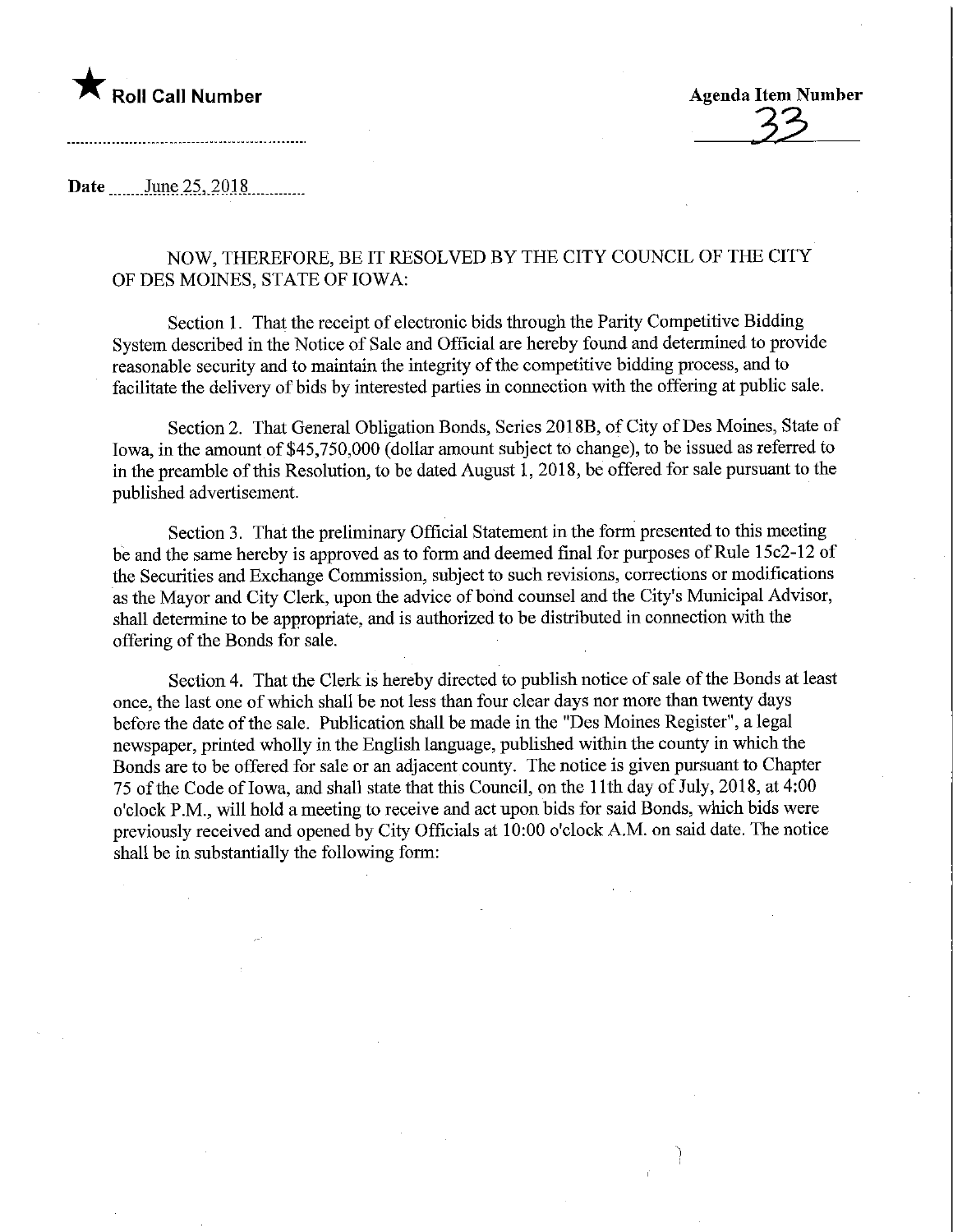

33

Date \_\_\_\_\_\_ June 25, 2018

#### (To be published on or before July 6, 2018)

#### NOTICE OF BOND SALE

Time and Place of Sealed Bids: Bids for the sale of the Bonds of the City of Des Moines, State of Iowa, hereafter described, must be received at the office of the Finance Director, 400 Robert D. Ray Drive, Des Moines, Iowa 50309 (the "Issuer") before 10:00 o'clock A.M., on the 11th day of July, 2018. The bids will then be publicly opened and referred for action to the meeting of the City Council in conformity with the TERMS OF OFFERING.

The Bonds: The Bonds to be offered are the following:

GENERAL OBLIGATION BONDS, SERIES 2018B, in the amount of \$45,750,000\*, to be dated August 1, 2018 (the "Bonds")

\* Subject to principal adjustment pursuant to official Terms of Offering.

Manner of Bidding: Open bids will not be received. Bids will be received in any of the following methods:

- Sealed Bidding: Sealed bids may be submitted and will be received at the office of the Finance Director/Treasurer, 400 Robert D. Ray Drive, Des Moines, Iowa 50309.
- Electronic Internet Bidding: Electronic internet bids will be received at the office of the Finance Director/Treasurer at 400 Robert D. Ray Drive, Des Moines, Iowa 50309 and/or the City's Municipal Advisor, PFM Financial Advisors LLC, 801 Grand Avenue, Suite 3300, Des Moines, Iowa, 50309. The bids must be submitted through the PARITY® competitive bidding system.

Consideration of Bids: After the time for receipt of bids has passed, the close of sealed bids will be announced. Sealed bids will then be publicly opened and announced. Finally, electronic internet bids will be accessed and announced.

Sale and Award: The sale and award of the Bonds will be held at the Council Chambers, Des Moines, Iowa at a meeting of the City Council on the above date at 4:00 o'clock P.M.

Official Statement: The Issuer has issued an Official Statement of information pertaining to the Bonds to be offered, including a statement of the Terms of Offering and an Official Bid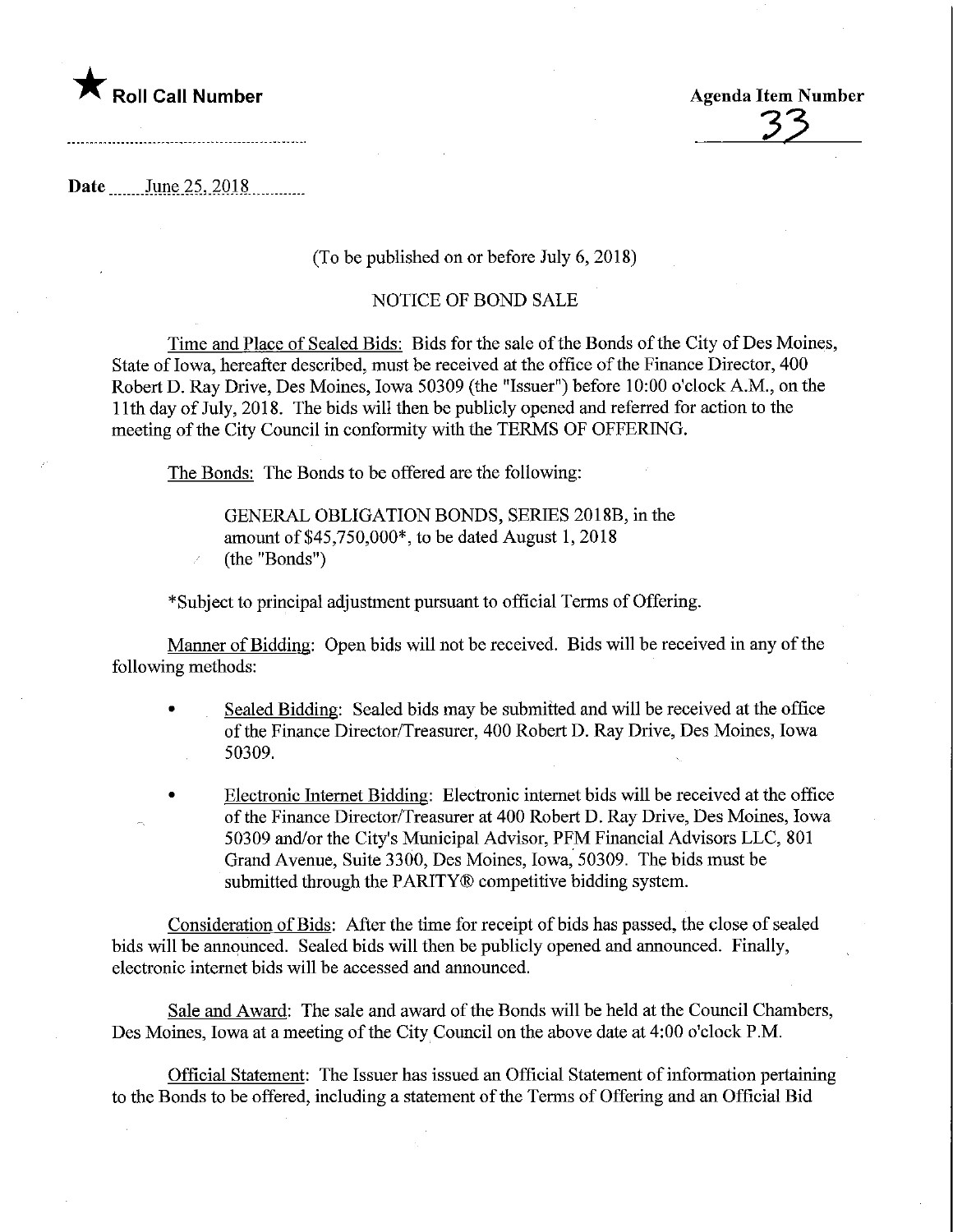

Agenda Item Number

Date June 25, 2018

Form, which is incorporated by reference as a part of this notice. The Official Statement may be obtained by request addressed to the City Clerk, 400 Robert D. Ray Drive, Des Moines, Iowa 50309; Telephone: 515-283-4500 or the Issuer's Municipal Advisor, PFM Financial Advisors LLC, 801 Grand Avenue, Suite 3300, Des Moines, Iowa, 50309; Telephone: 515-243-2600.

Terms of Offering: All bids shall be in conformity with and the sale shall be in accordance with the Terms of Offering as set forth in the Official Statement.

Legal Opinion: The Bonds will be sold subject to the opinion of Ahlers  $\&$  Cooney, P.C., Attorneys of Des Moines, Iowa, as to the legality and their opinion will be furnished together with the printed Bonds without cost to the purchaser and all bids will be so conditioned. Except to the extent necessary to issue their opinion as to the legality of the Bonds, the attorneys will not examine or review or express any opinion with respect to the accuracy or completeness of documents, materials or statements made or furnished in connection with the sale, issuance or marketing of the Bonds.

Rights Reserved: The right is reserved to reject any or all bids, and to waive any irregularities as deemed to be in the best interests of the public.

By order of the City Council of the City of Des Moines, State of Iowa.

City Clerk, City of Des Moines, State of Iowa

Published in the Des Moines Register on  $\sqrt{\frac{\text{m}}{2}}$ , 2018.